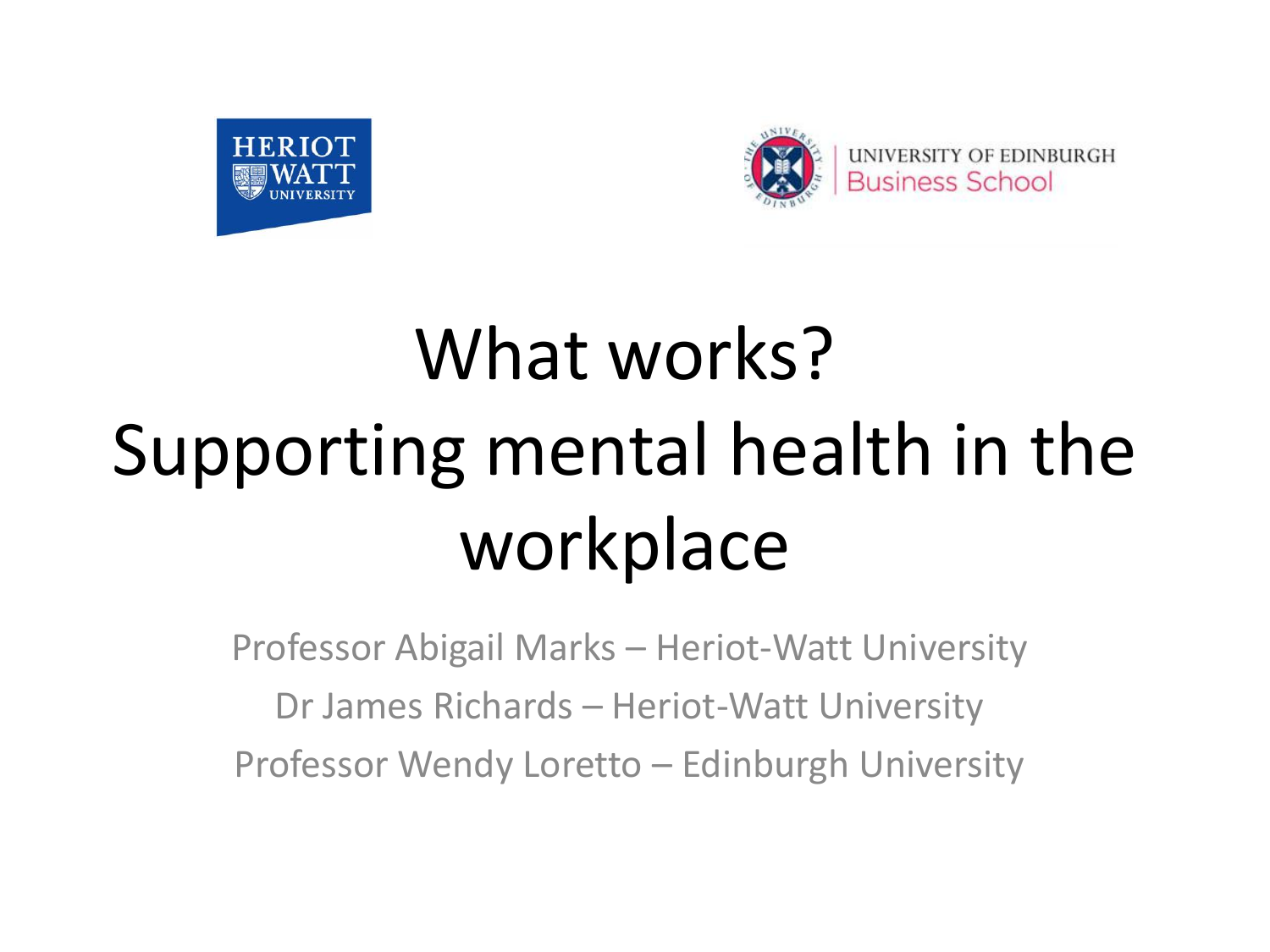### **STUDY DETAILS**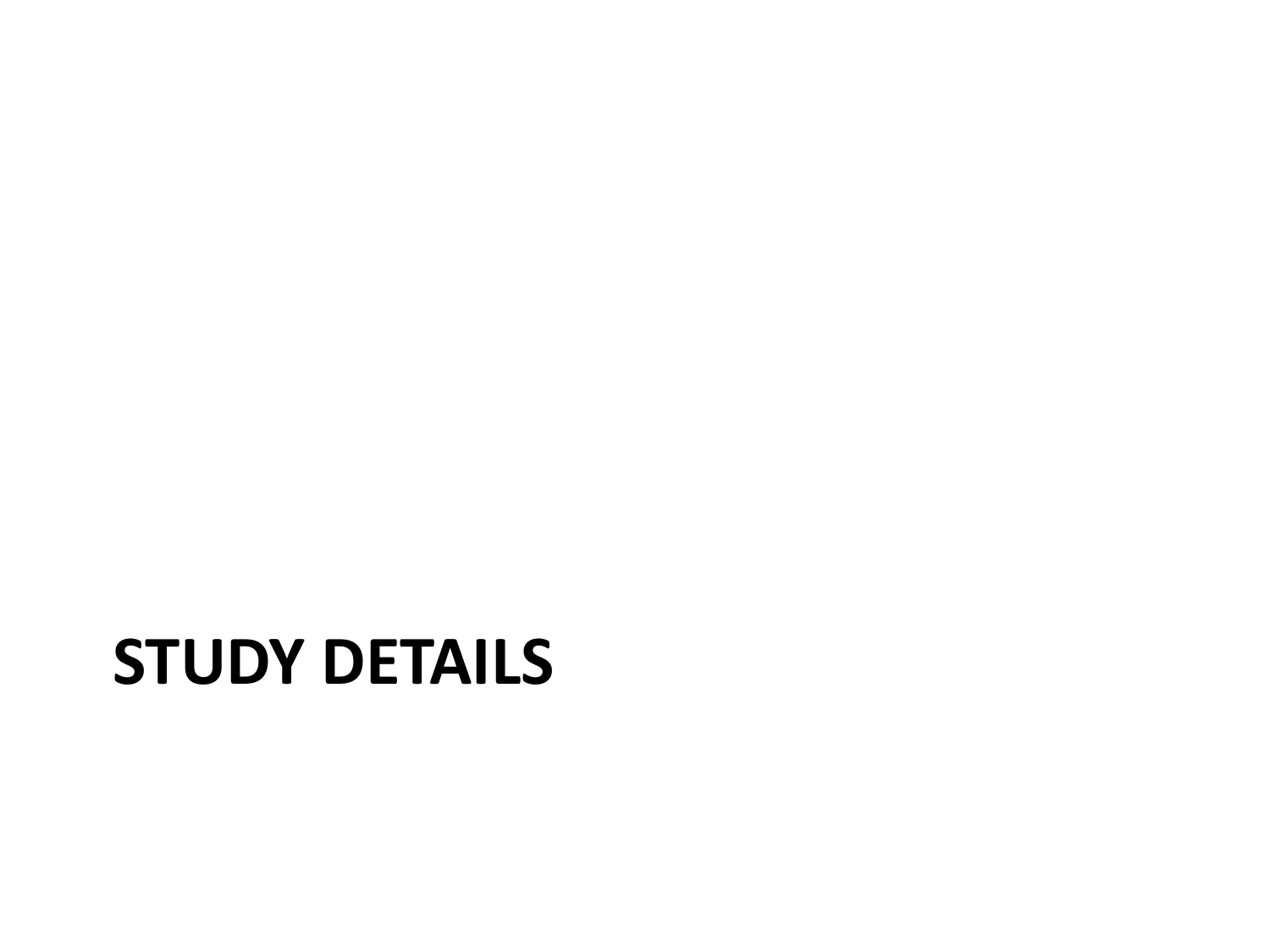## Aims and objectives of research

- Aim:
	- Better understand the experiences of people with mental health problems in employment
- Objectives:
	- To identify positive steps that employers and employees can take to help maintain a mentally healthy workplace
	- To identify positive steps that employers and employees can take to avoid losing staff when they develop mental health problems
	- To identify common experiences that are unhelpful in maintaining a mentally healthy workplace, so that employers and employees can avoid these in future.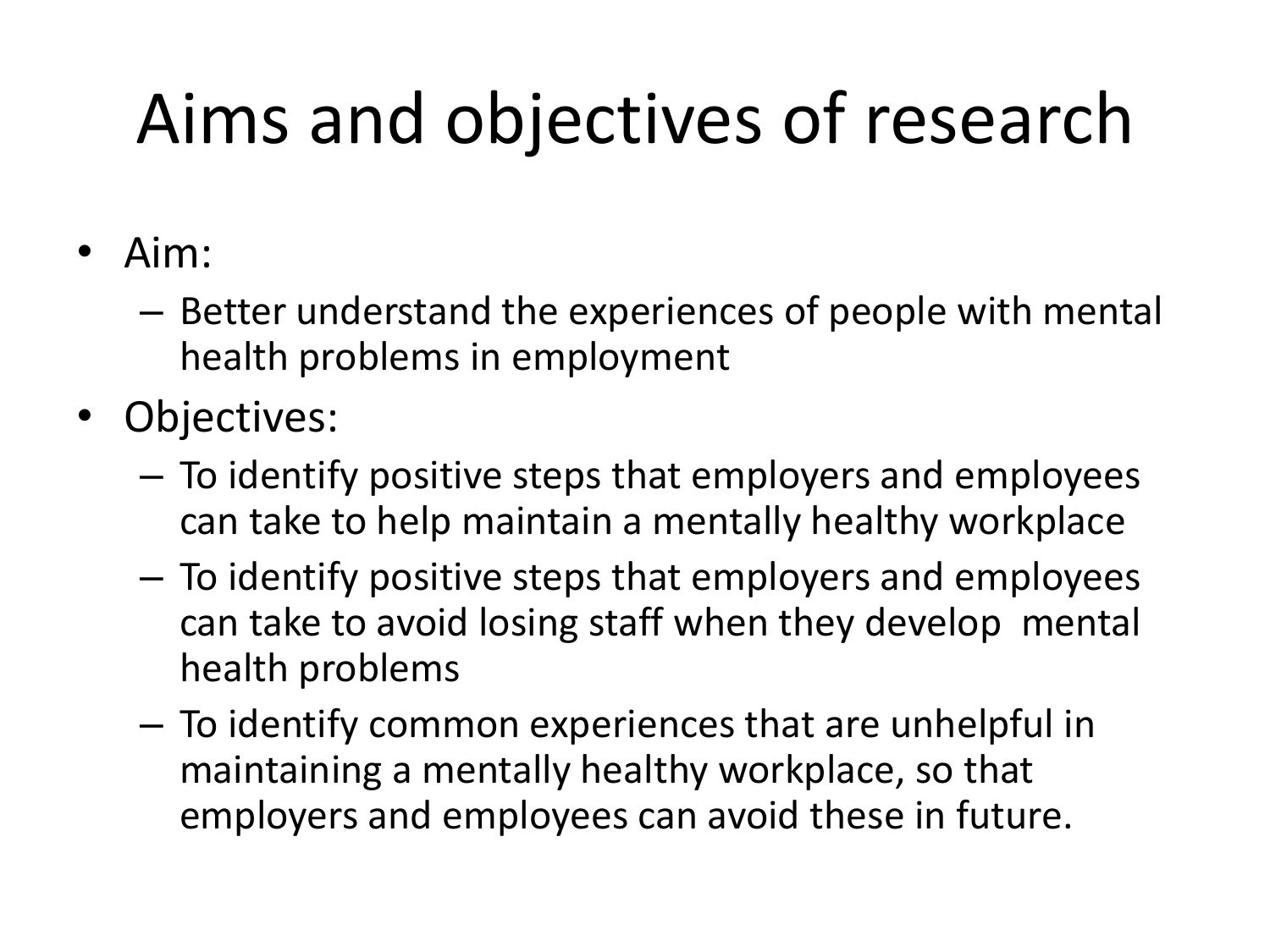### Research design and methods

- Emphasis on employee views and perceptions of treatment in employment
- Phase One: Electronic survey (n=312)
- Phase Two: Semi-structured interviews (n=38)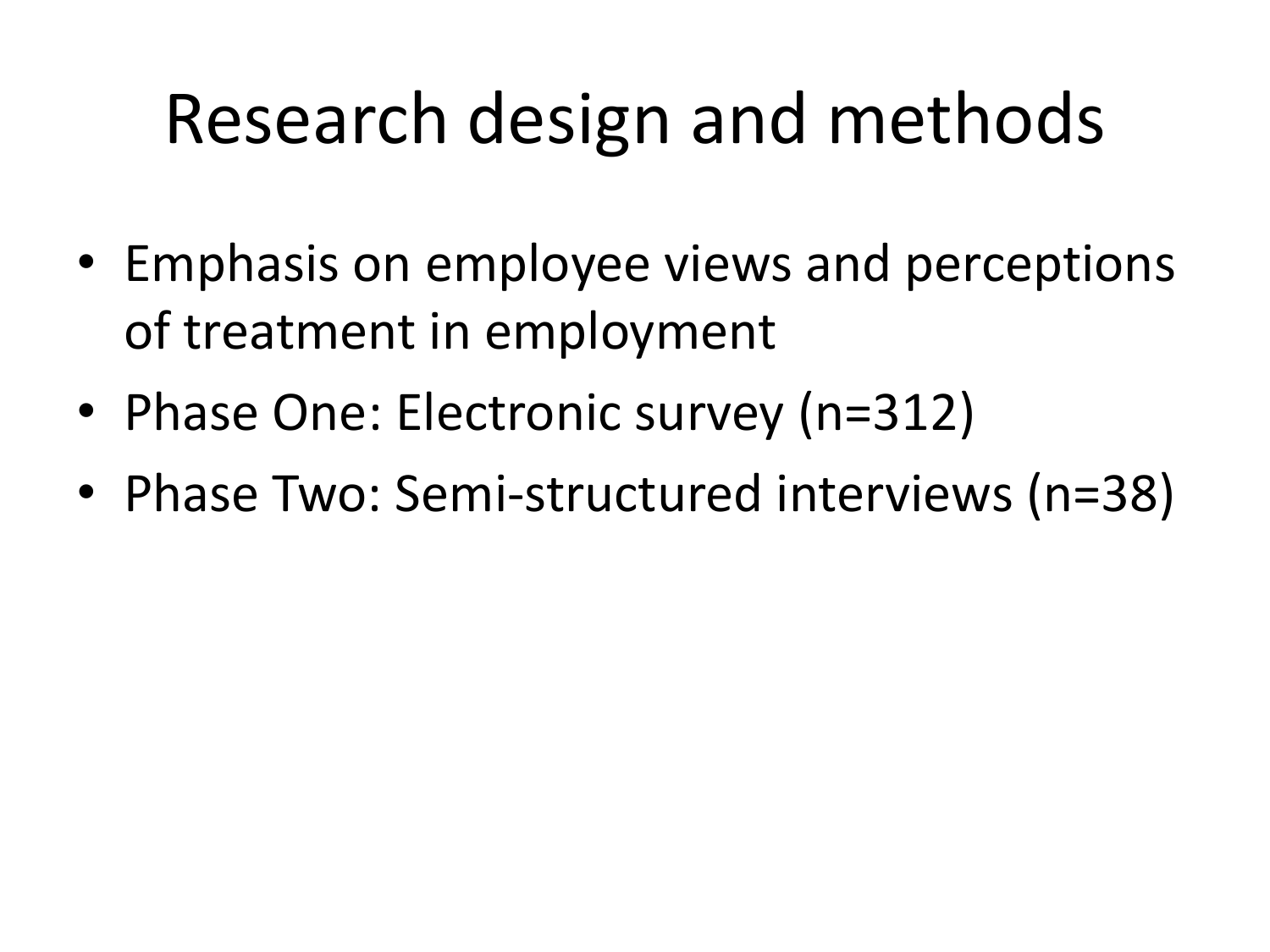## Sample details

- Survey
	- 69 per cent currently experiencing mental health problems
	- 82 per cent female
	- Majority aged over 40 years (56 per cent)
	- 61 per cent had degree or higher qualification
- Interviews
	- All affected by mental health problems at one time or other
	- Wider range of work experiences and work contexts
	- Three-quarters female
	- Average age 45 years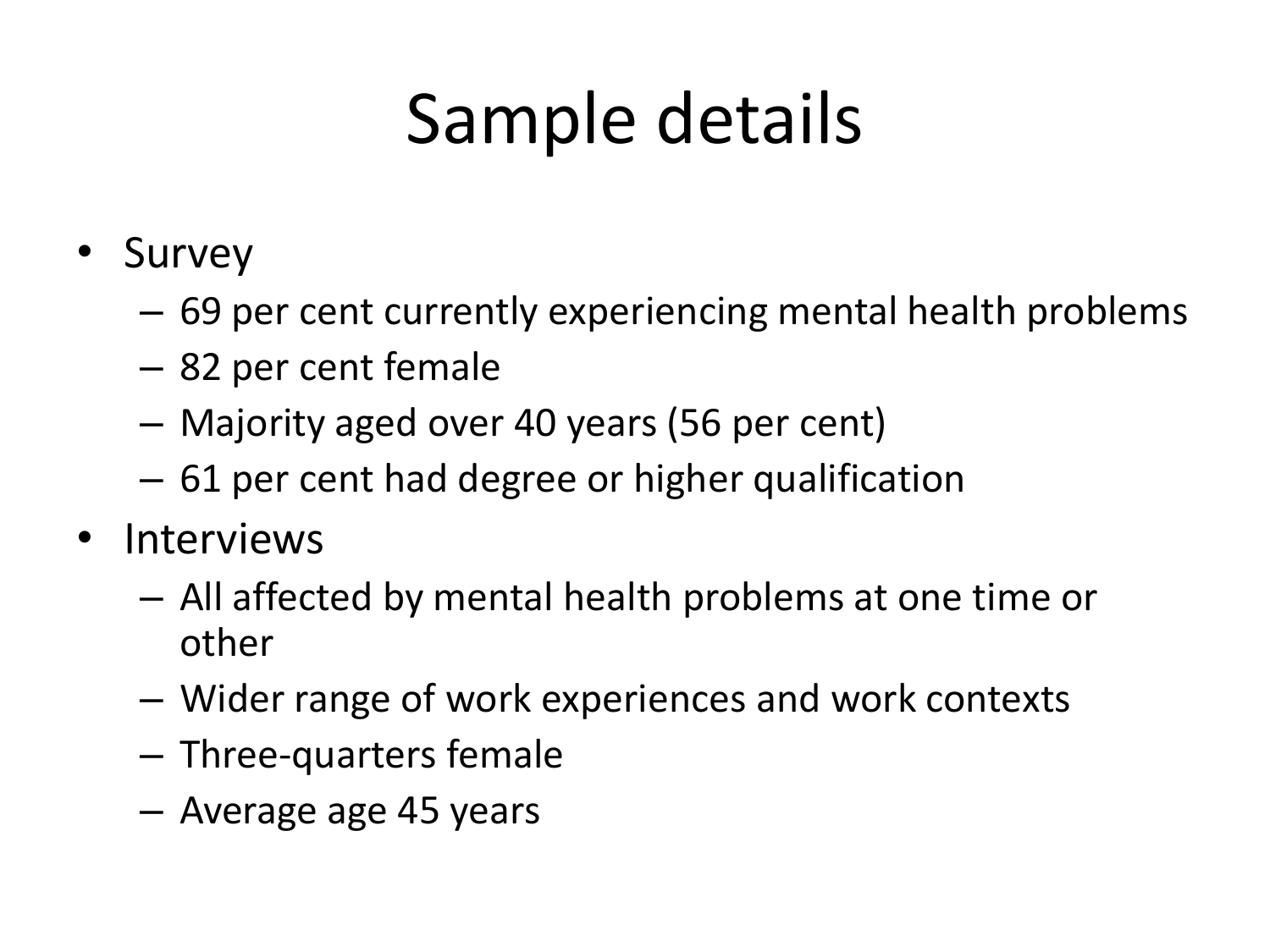Part one of the main findings

### **MENTAL HEALTH IN THE WORKPLACE**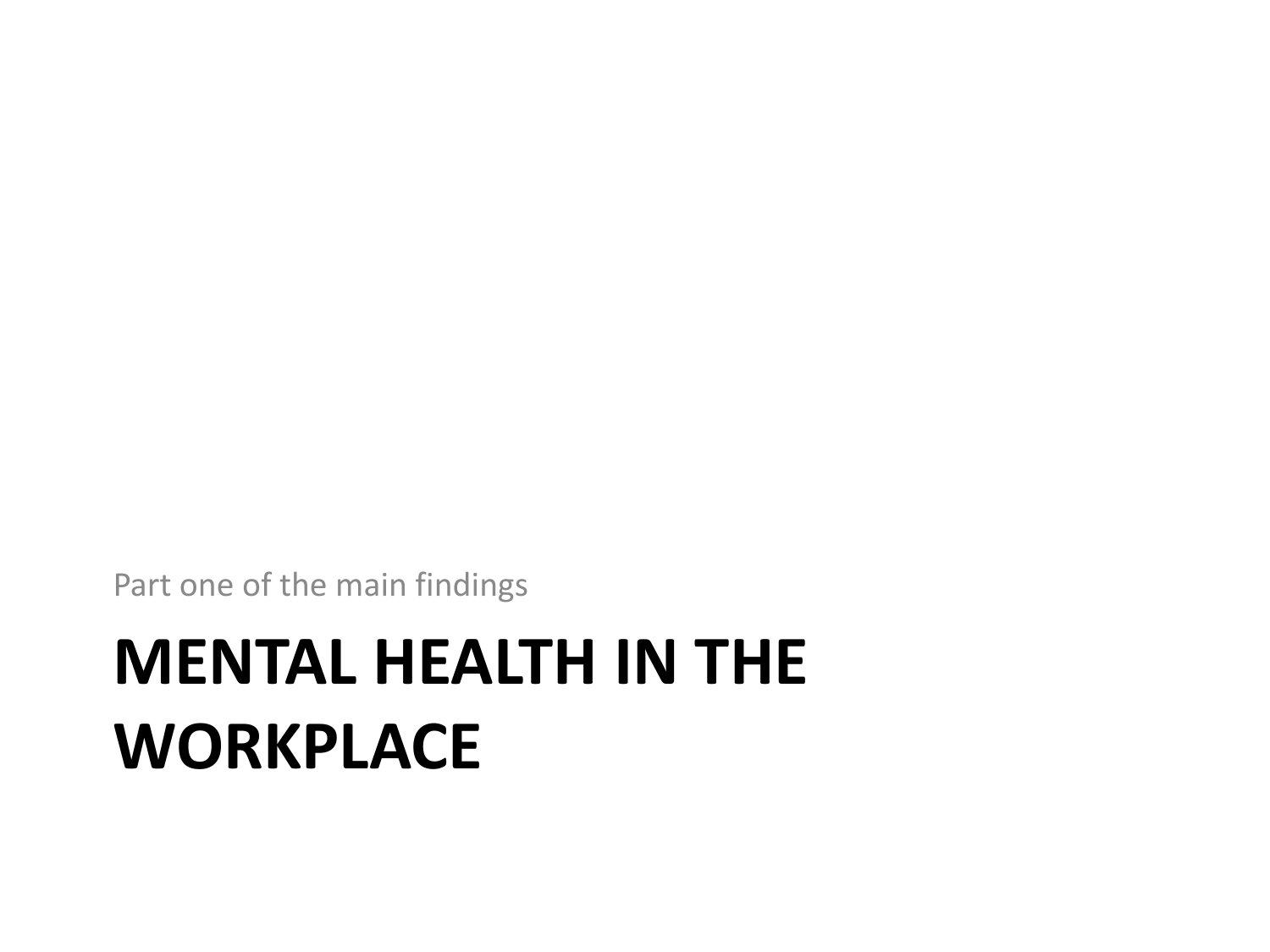### **Prevalence of specific mental health conditions among survey participants**

| <b>MENTAL HEALTH PROBLEM</b>         | <b>PER CENT</b> |
|--------------------------------------|-----------------|
| Depression                           | 75.2            |
| Anxiety                              | 63.6            |
| <b>Eating Disorders</b>              | 11.7            |
| Other <sup>3</sup>                   | 10.5            |
| <b>Postnatal Depression</b>          | 9.7             |
| <b>Phobias</b>                       | 8.7             |
| <b>Bipolar Disorder</b>              | 8.3             |
| <b>Obsessive Compulsive Disorder</b> | 4.4             |
| <b>Personality Disorders</b>         | 1.9             |
| Schizophrenia                        | 0 5             |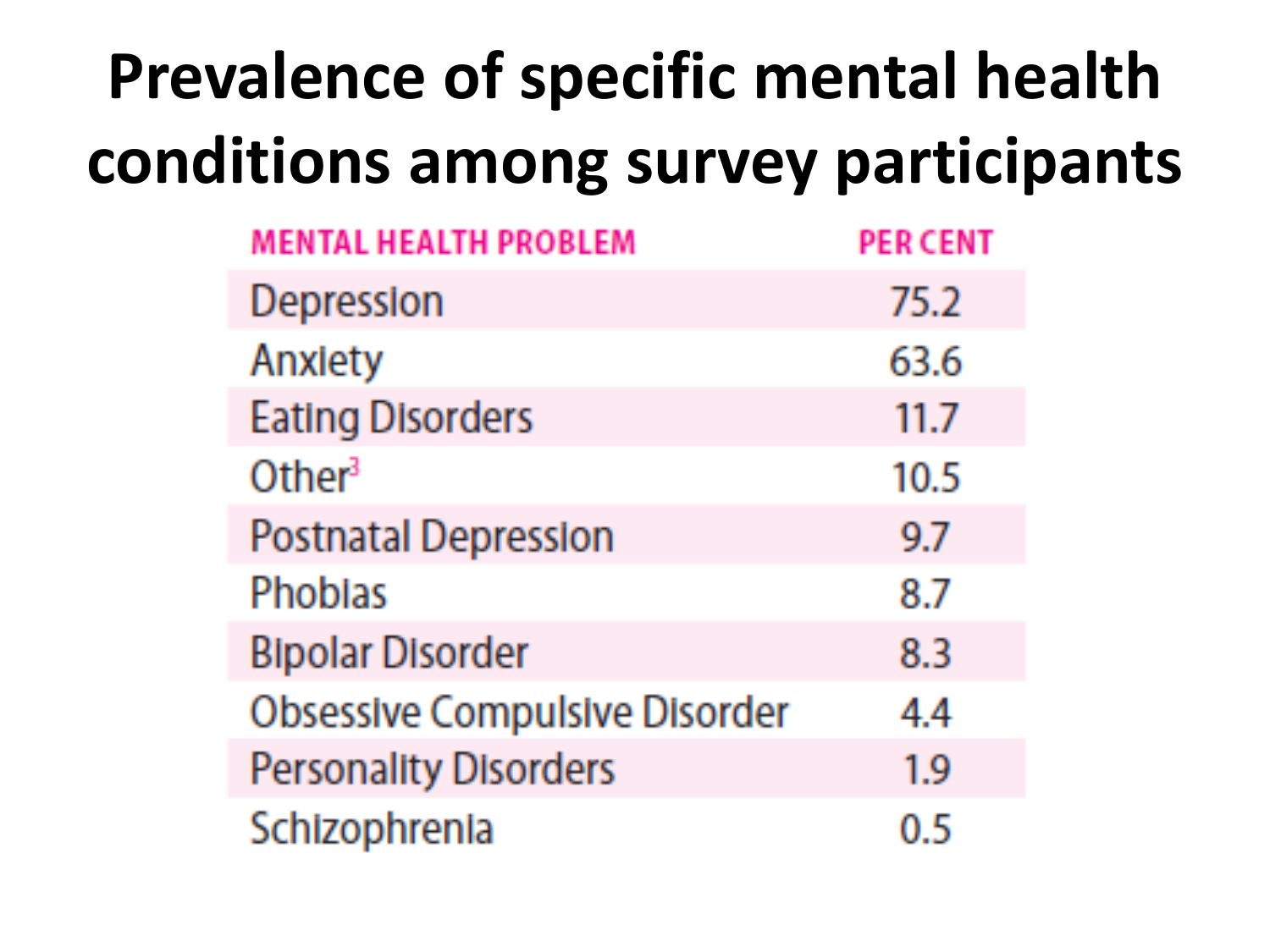### **Reported severity of mental health conditions among survey participants**

| <b>SEVERITY OF CONDITION</b> | <b>PER CENT</b> |
|------------------------------|-----------------|
| Mild                         | 19              |
| Moderate                     | 49              |
| Severe                       | 27              |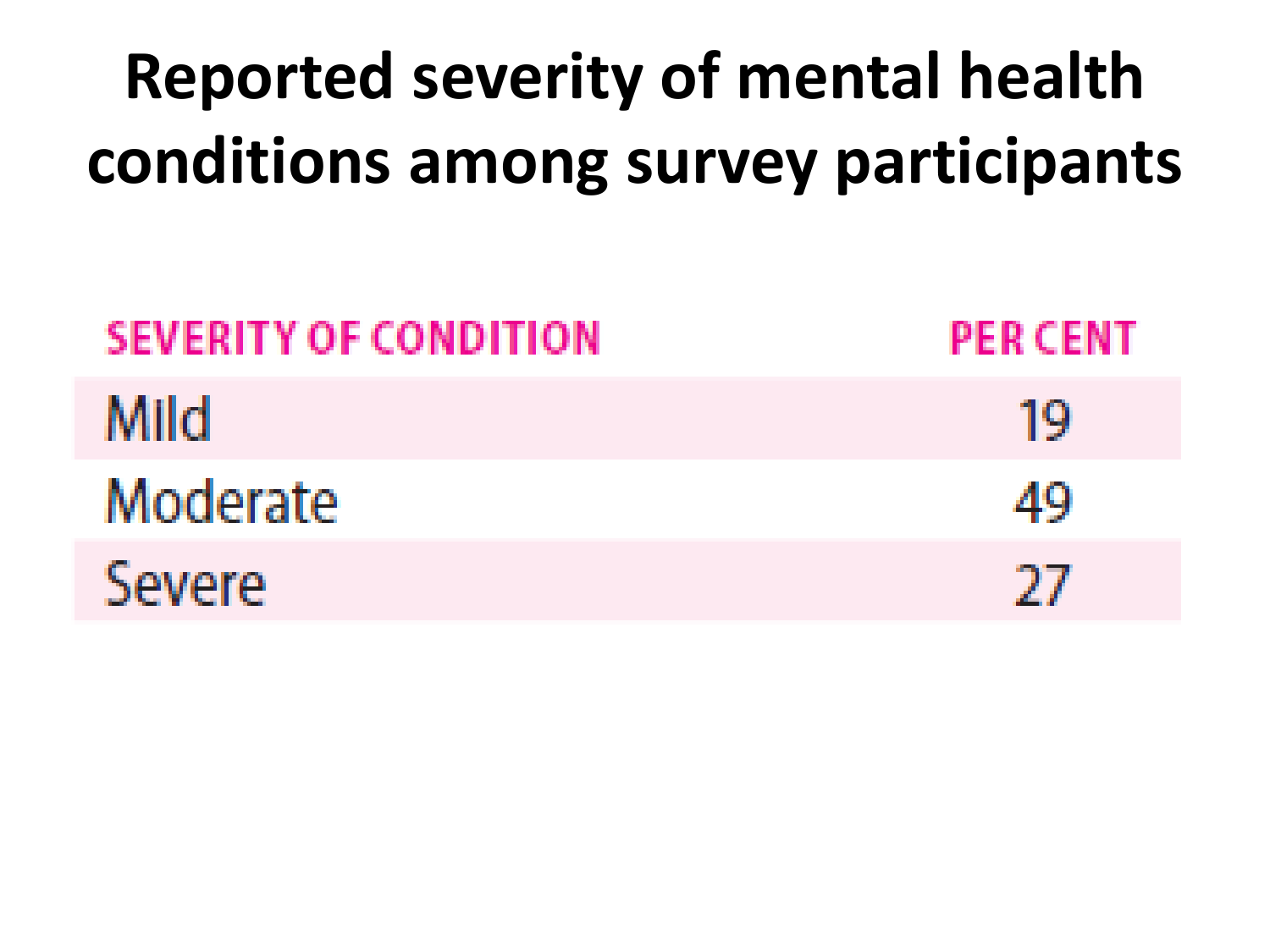### **Impact of mental health problems on work activities as reported by survey participants**

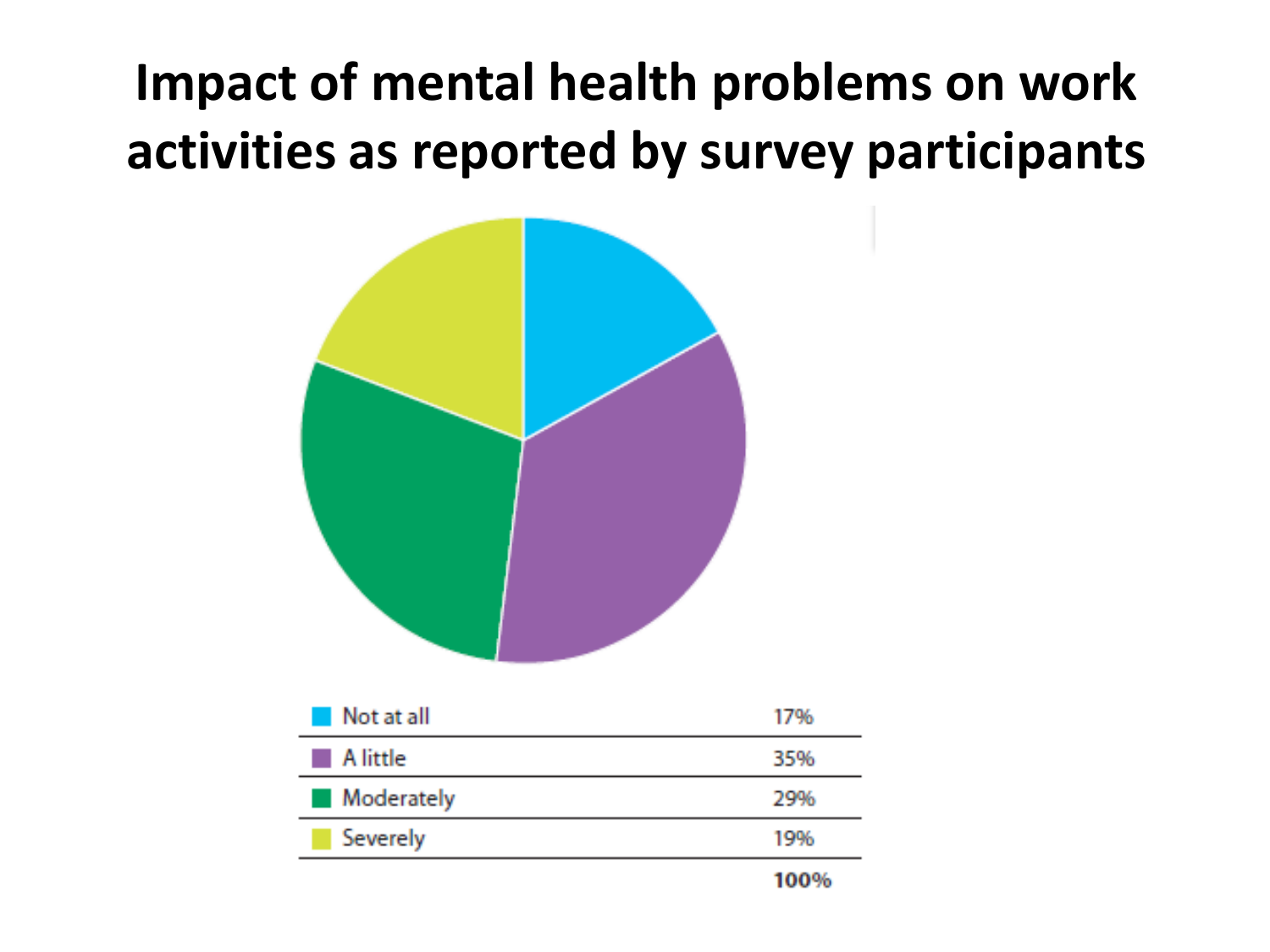### Impact of working conditions on employee mental health

- "Out of a team of eight workers and two Seniors there's only myself and another worker and another Senior. So we were doing the work, two of us doing the work of eight and I was just knackered and I took a chest infection and my body and my brain just went "Oh let's stop…" (Social Worker).
- "I was deputising [as a line manager]. I actually deputised for a year and a half constantly, that's why I put in for the job and it was just a nightmare, it was an absolute nightmare … I was in late nearly every single night … just to try and get things cleared and then the audit failed and everything else and things were in a bit of a mess with inspections and things like that. Just a lot of things, you felt as if you were going home and thinking about the place too much." (Civil Servant).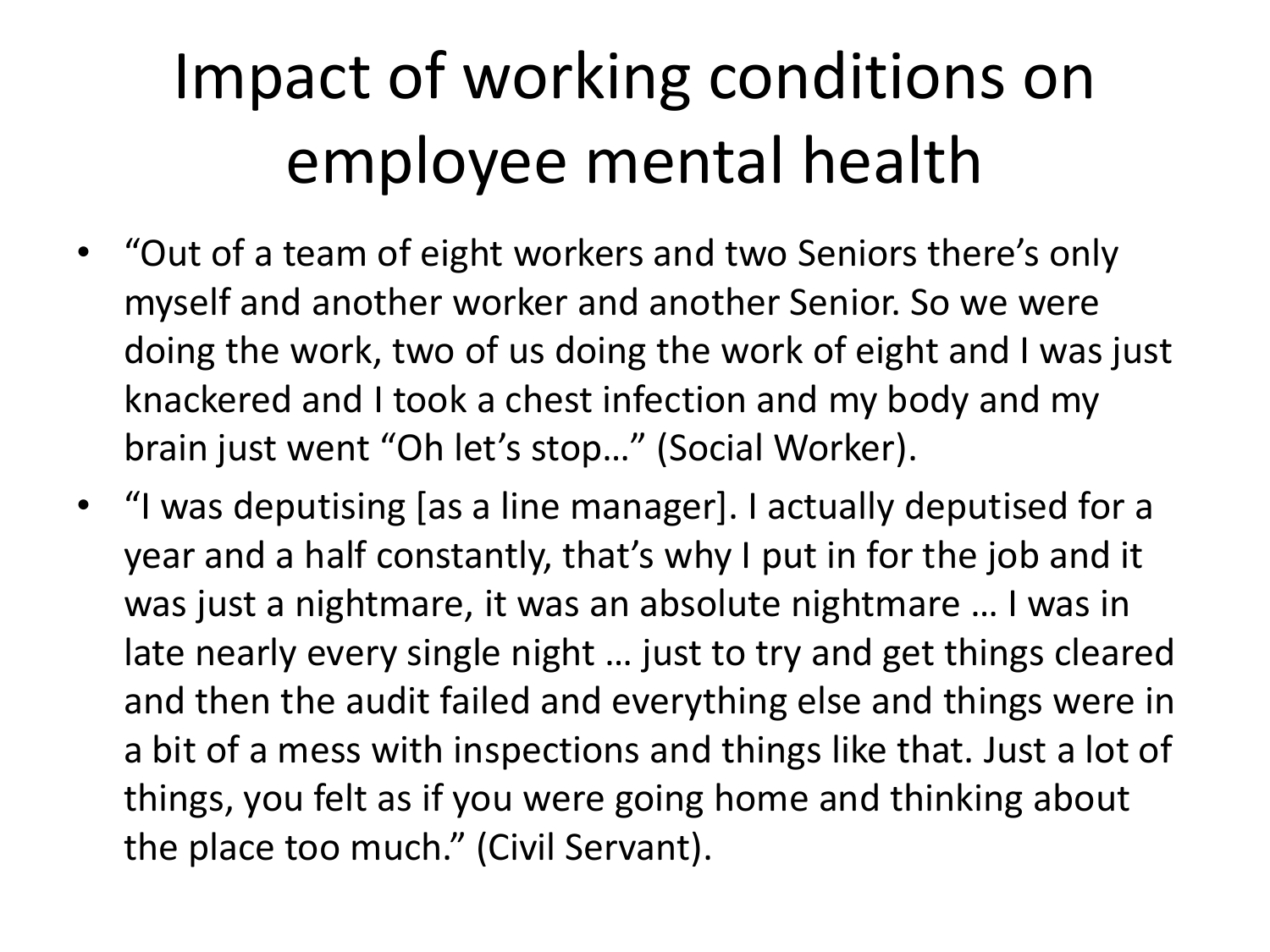## **SUPPORTING EMPLOYEES WITH MENTAL HEALTH PROBLEMS**

Part two of the main findings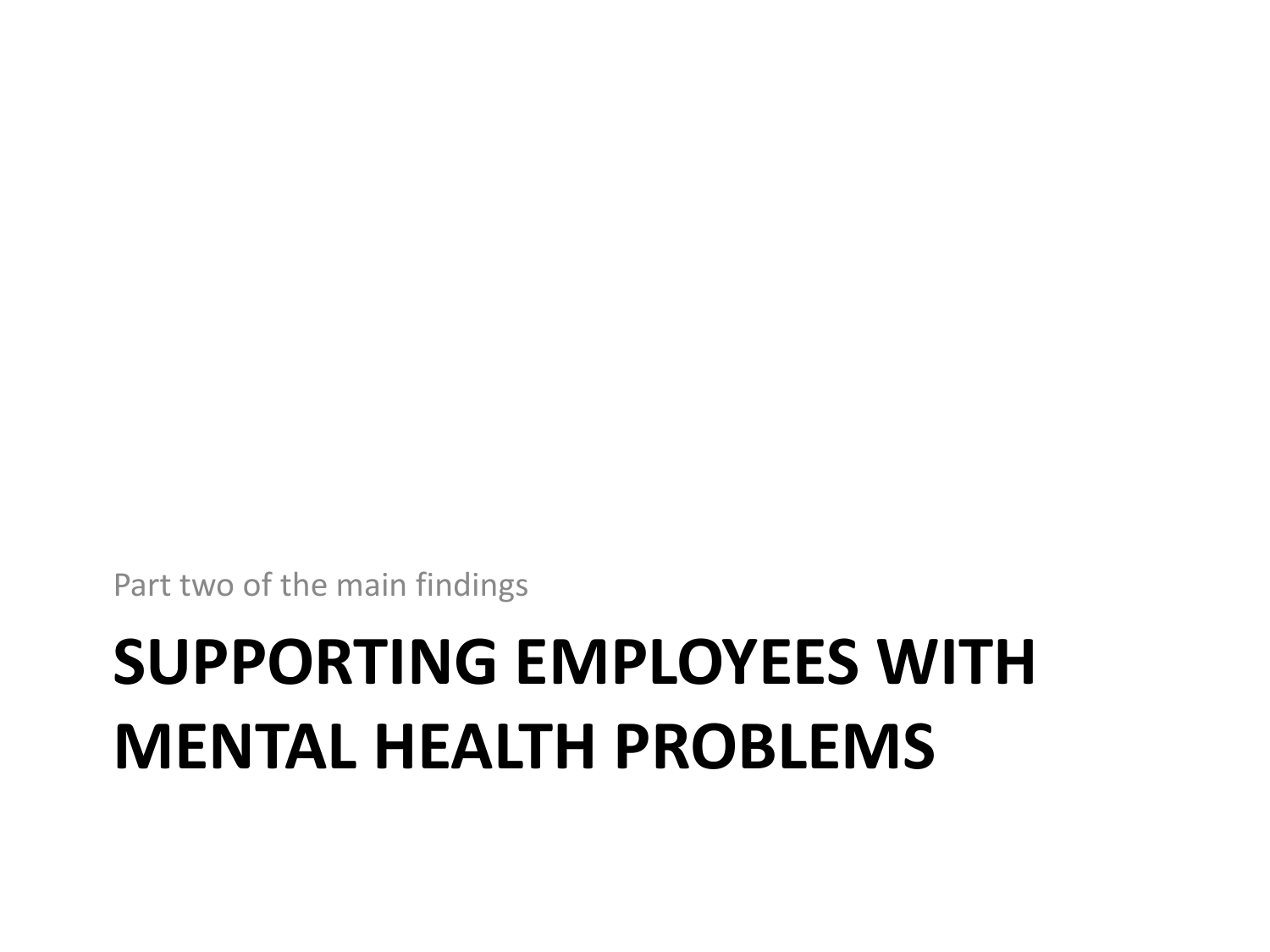### **Sources of support for those experiencing mental health problems at work**

| <b>SOURCE OF SUPPORT</b>                 | PER CENT |
|------------------------------------------|----------|
| <b>Family and friends</b>                | 62.9     |
| GP                                       | 52.9     |
| Counsellor/psychologist/<br>psychiatrist | 43.3     |
| Colleagues                               | 27.6     |
| Line manager/supervisor                  | 22.9     |
| Occupational health (work)               | 8.6      |
| <b>HR/Personnel</b>                      | 8.1      |
| Trade union representative               | 5.7      |
| Occupational health<br>(outside work)    | 33       |
| <b>Citizens Advice Bureau</b>            | 1.0      |
| Health and safety representative         |          |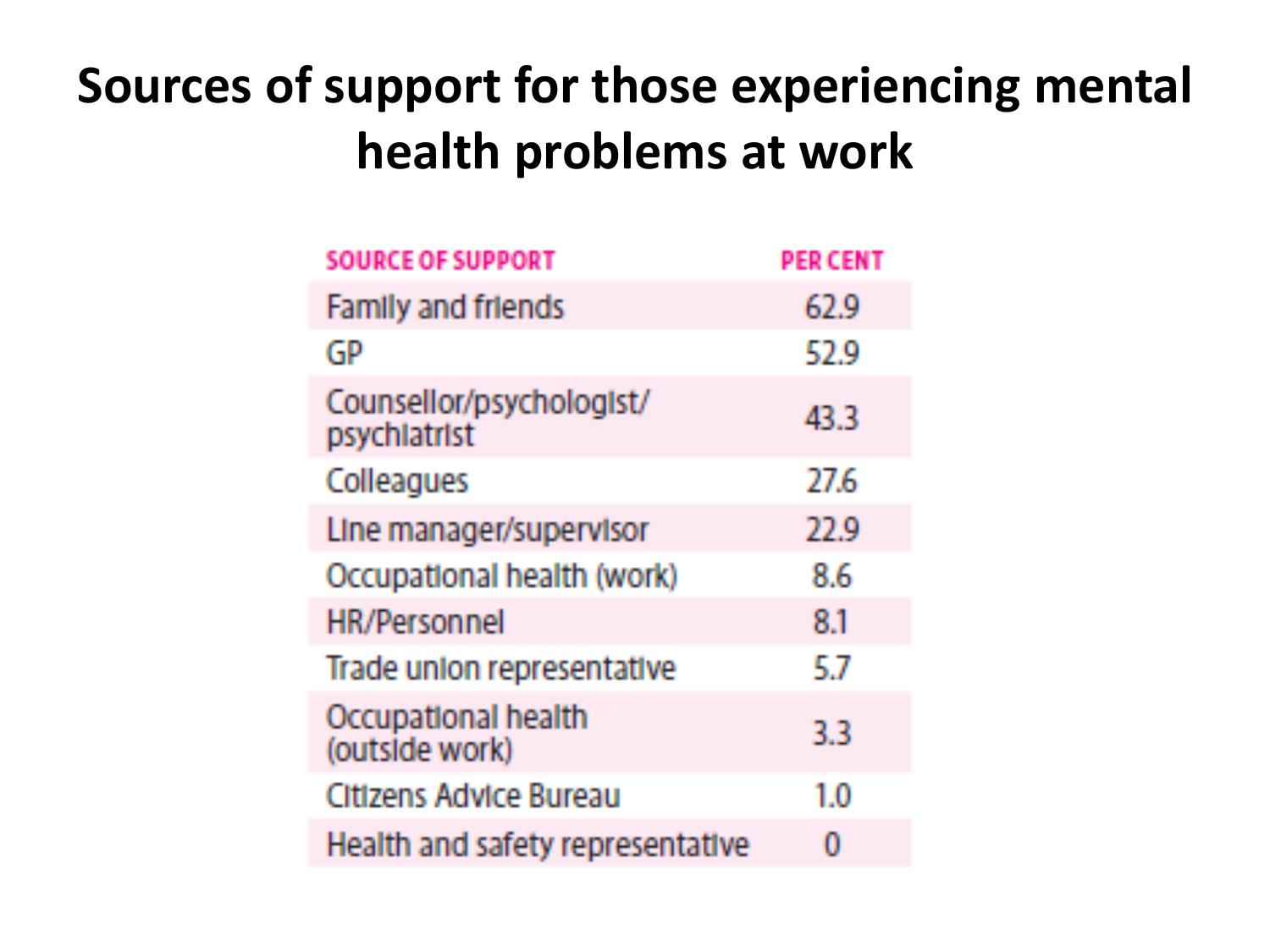#### **Reported satisfaction by survey participants who have informed their employer of their condition**

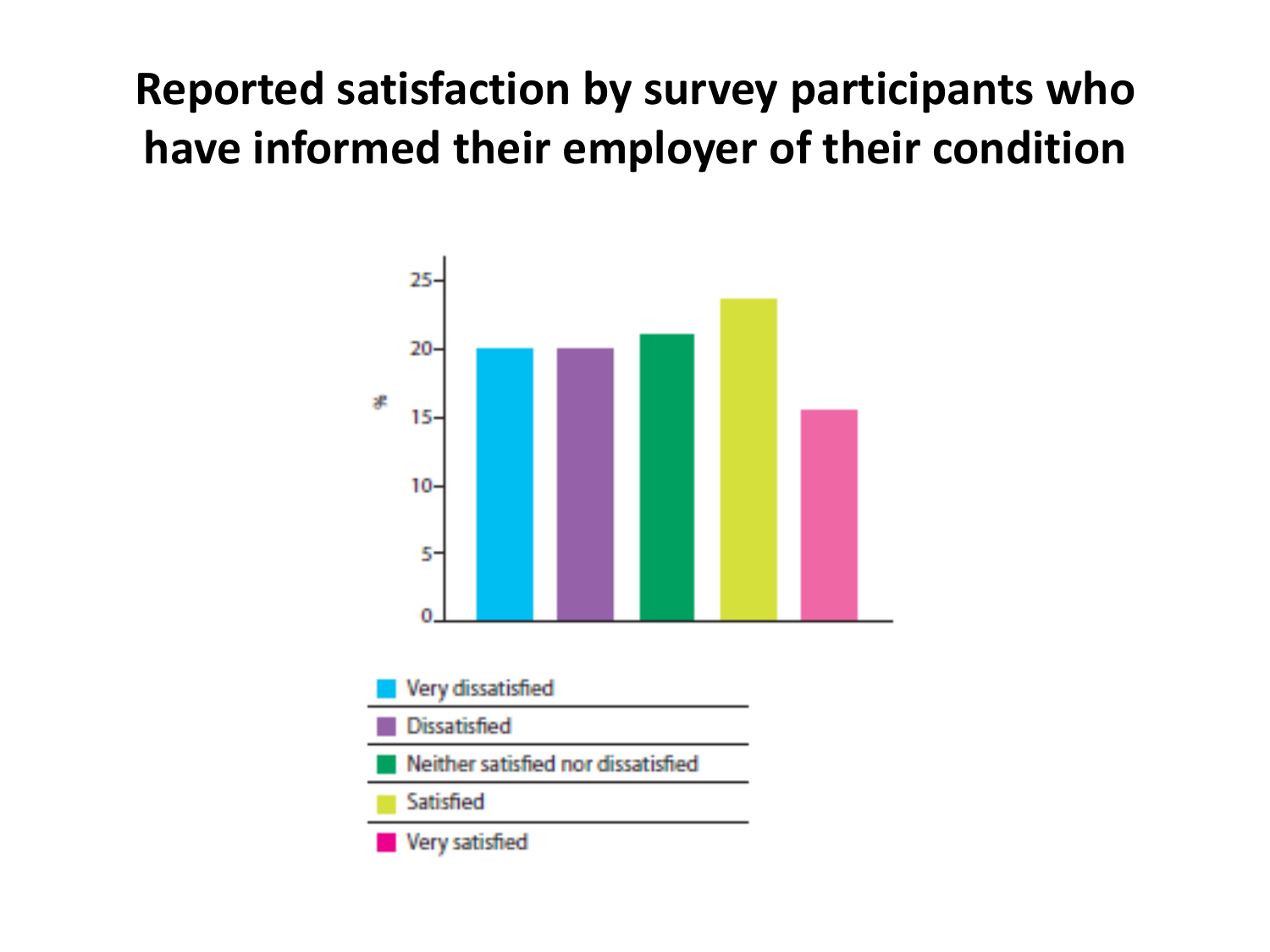### Disclosure of a mental health problem

• "I didn't tell my current employer until it became an issue and I had to be off work with it. I hadn't had to own up to it on the application form because in the job I'd had previously I'd had a really good spell … Rightly or wrongly I believe that if you have to put something like that down on an application form you're probably slashing your chances of being invited to interview." (Personal Assistant).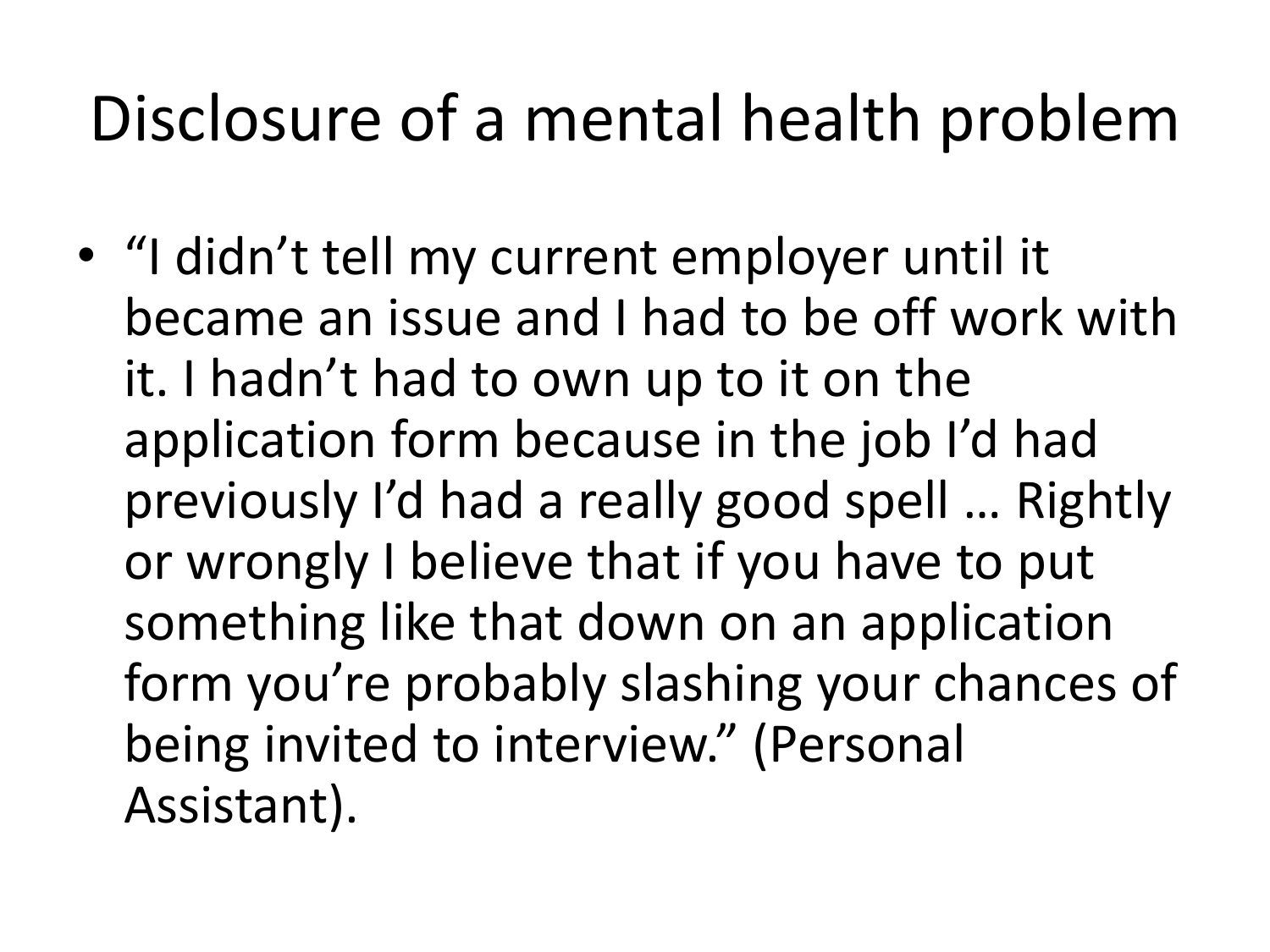### Responding to disclosure of a mental health problem

- "It took my employer 4 months to offer reasonable adjustments in my work environment to address my work based anxiety. I feel that I suffered unnecessarily during this time and this has seriously affected my recovery. Prompt implementation of minor adjustments would have made all the difference." (Executive Officer).
- "A bit of flexibility in working times [helped]. I did not want time off, but it helped to be able to do slightly shorter days to avoid the busiest times on public transport when I was at my worst." (IT Worker).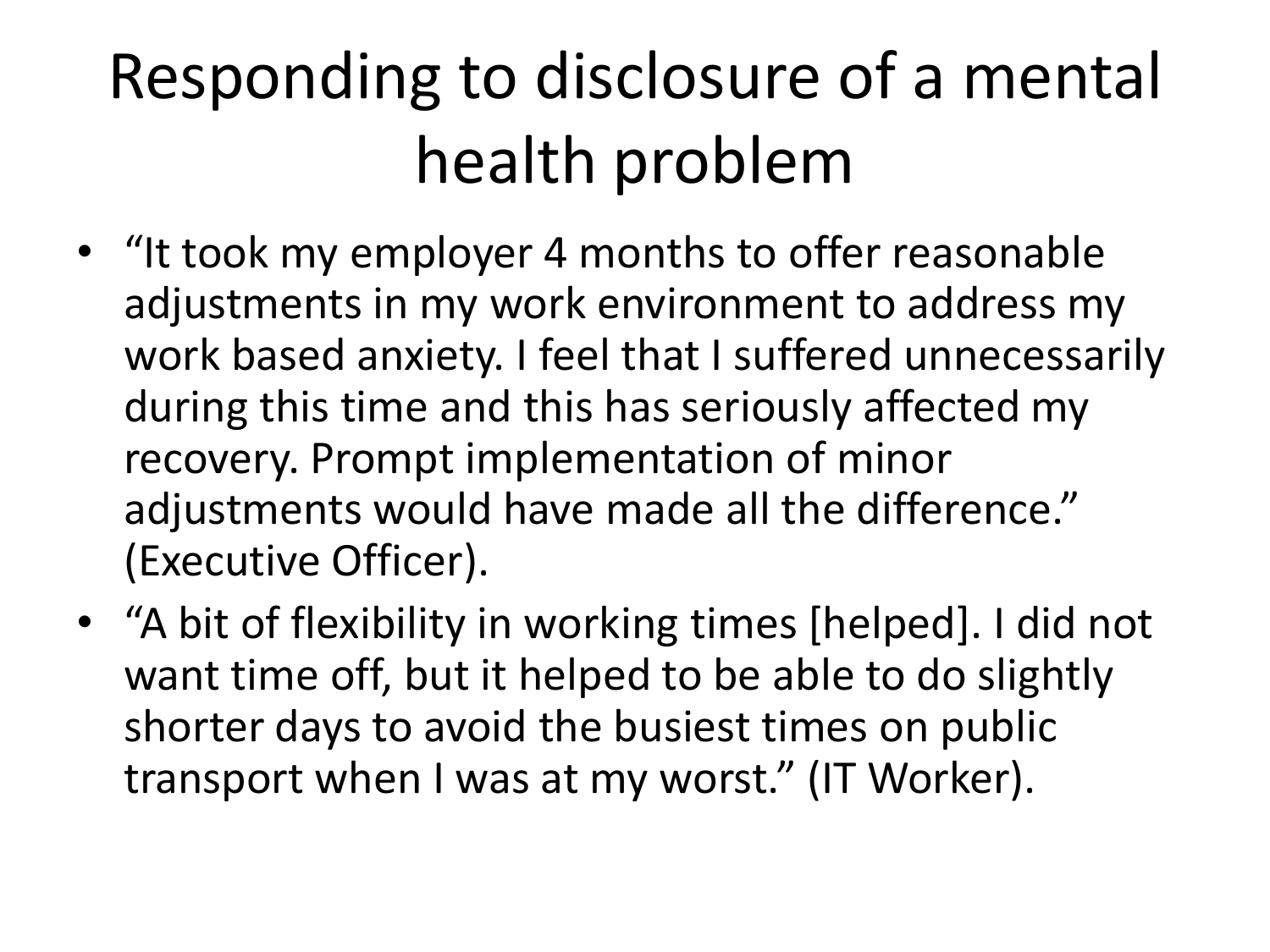### Importance of informal support

• Line managers provided emotional *and* practical support

"Regular contact with Line and Section Managers, reassuring emails and support from Line and Section managers, confidentiality, awareness, trust, encouragement. I wouldn't have survived if it hadn't of been for the support from my Line and Section Managers" (Educational Advisor).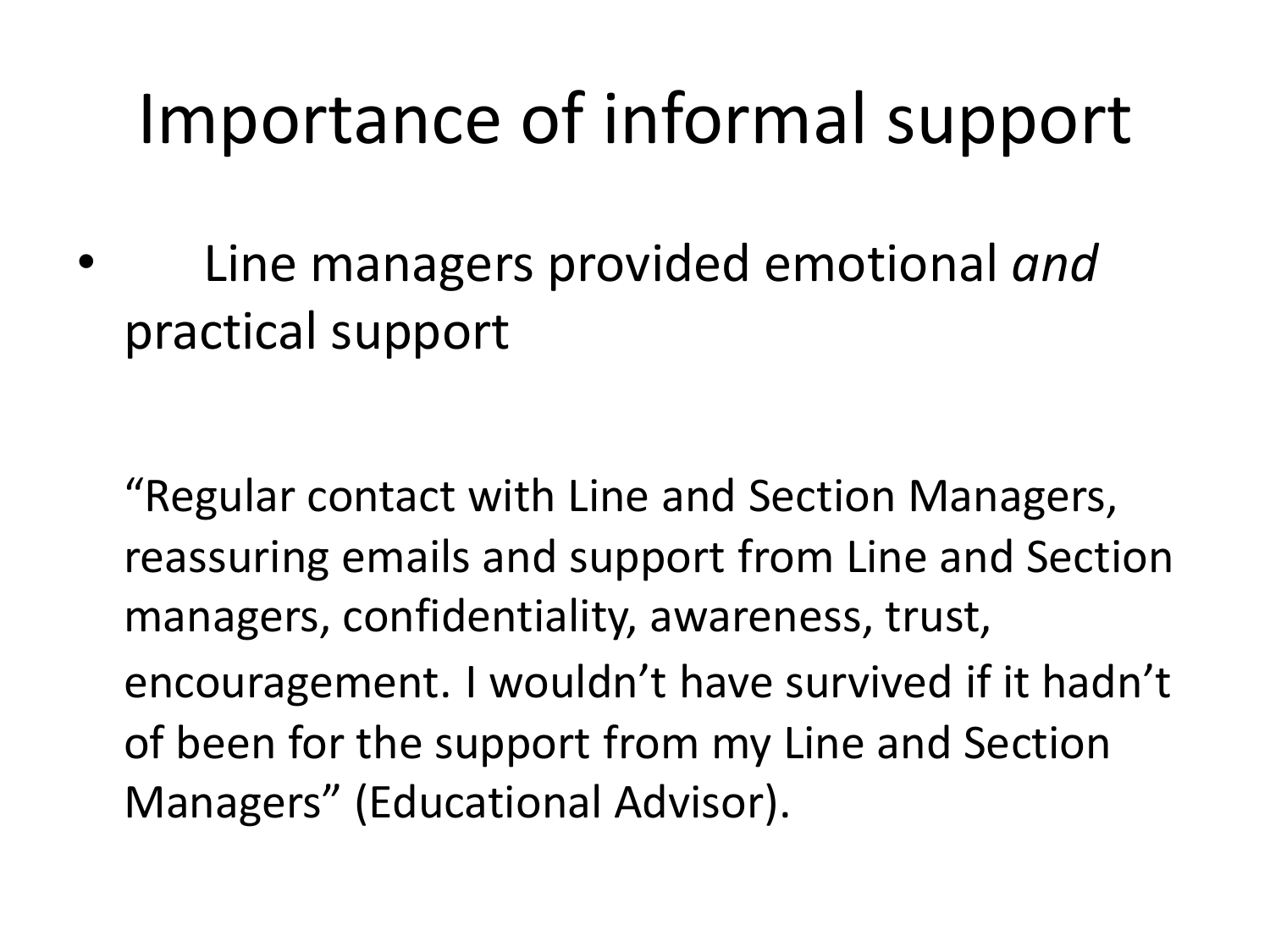### Importance of collegial support

### • Mainly emotional support

"Well, I can text [my colleague] during the week sometimes or I see her about but she's more just like a colleague and we sort of share things when we're working like "what are you up to" and "how's your week been this week" or whatever but I don't visit or go out of my way to see her or anything when we're not at work." (Hospital Domestic).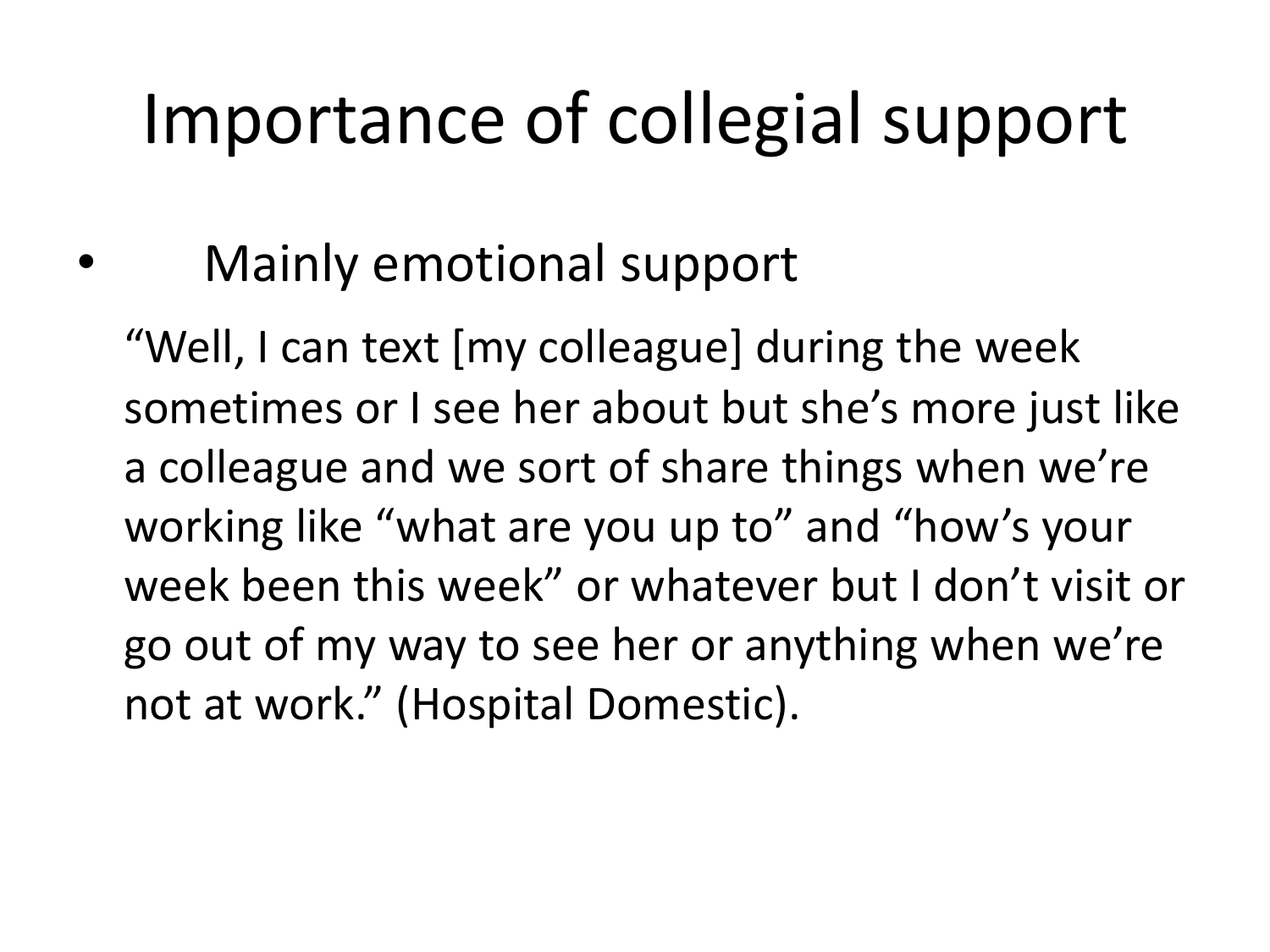### **Relationship between survey participant's perception of stress at work and awareness of availability of initiatives to manage stress**





**Neither** 

Agree

Strongly agree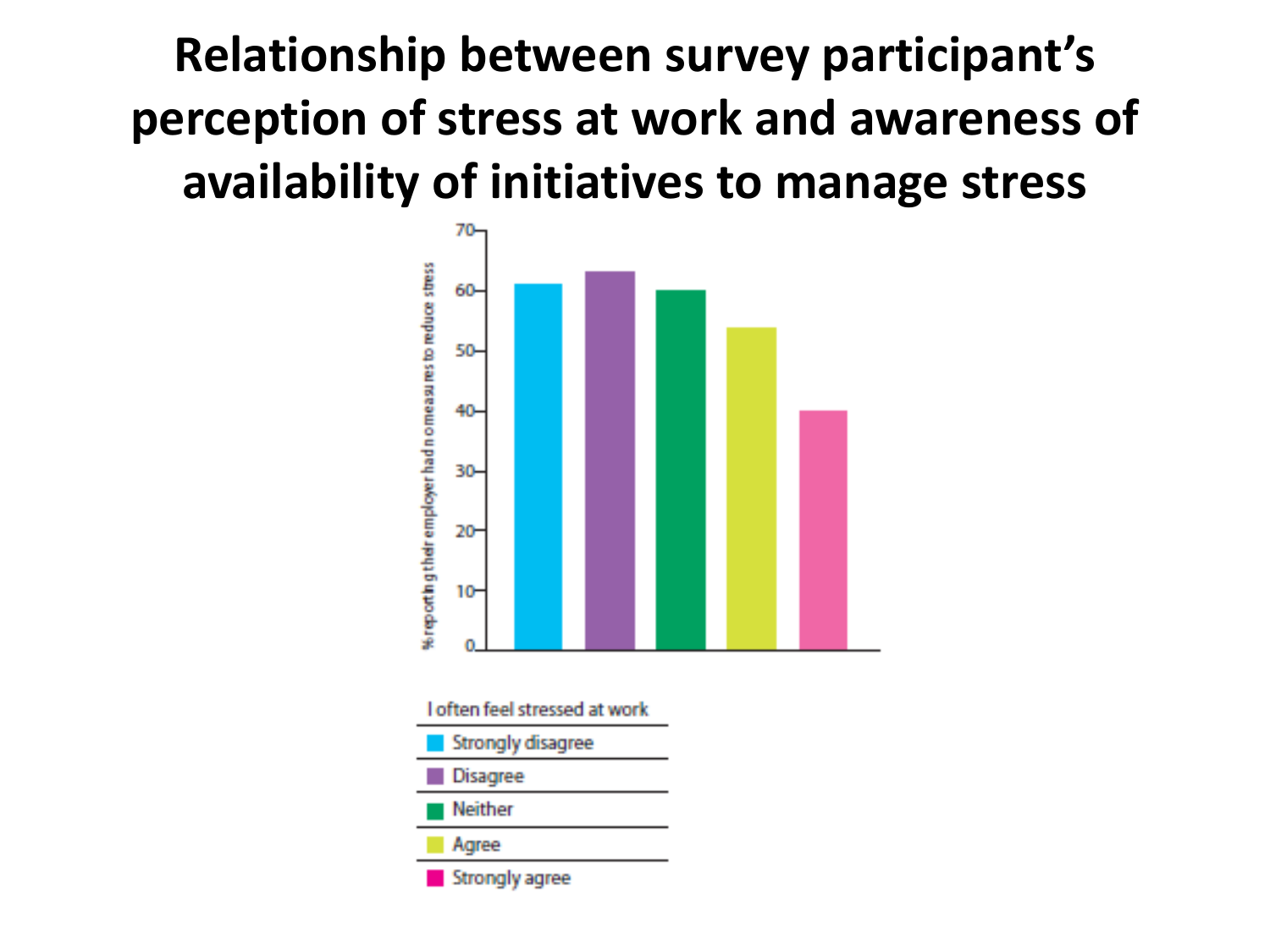## **Source of advice re return to work (per cent)**

| GP                                       | 54.8 |
|------------------------------------------|------|
| Line manager/supervisor                  | 38.1 |
| <b>Family and friends</b>                | 28.1 |
| Counsellor/psychologist/<br>psychiatrist | 18.6 |
| <b>HR/Personnel</b>                      | 14.8 |
| Occupational health (work)               | 11.9 |
| Colleagues                               | 8.6  |
| Trade union representative               | 71   |
| Occupational health<br>(outside work)    | 1.9  |
| Health and safety representative         | 14   |
| Citizens Advice Bureau                   |      |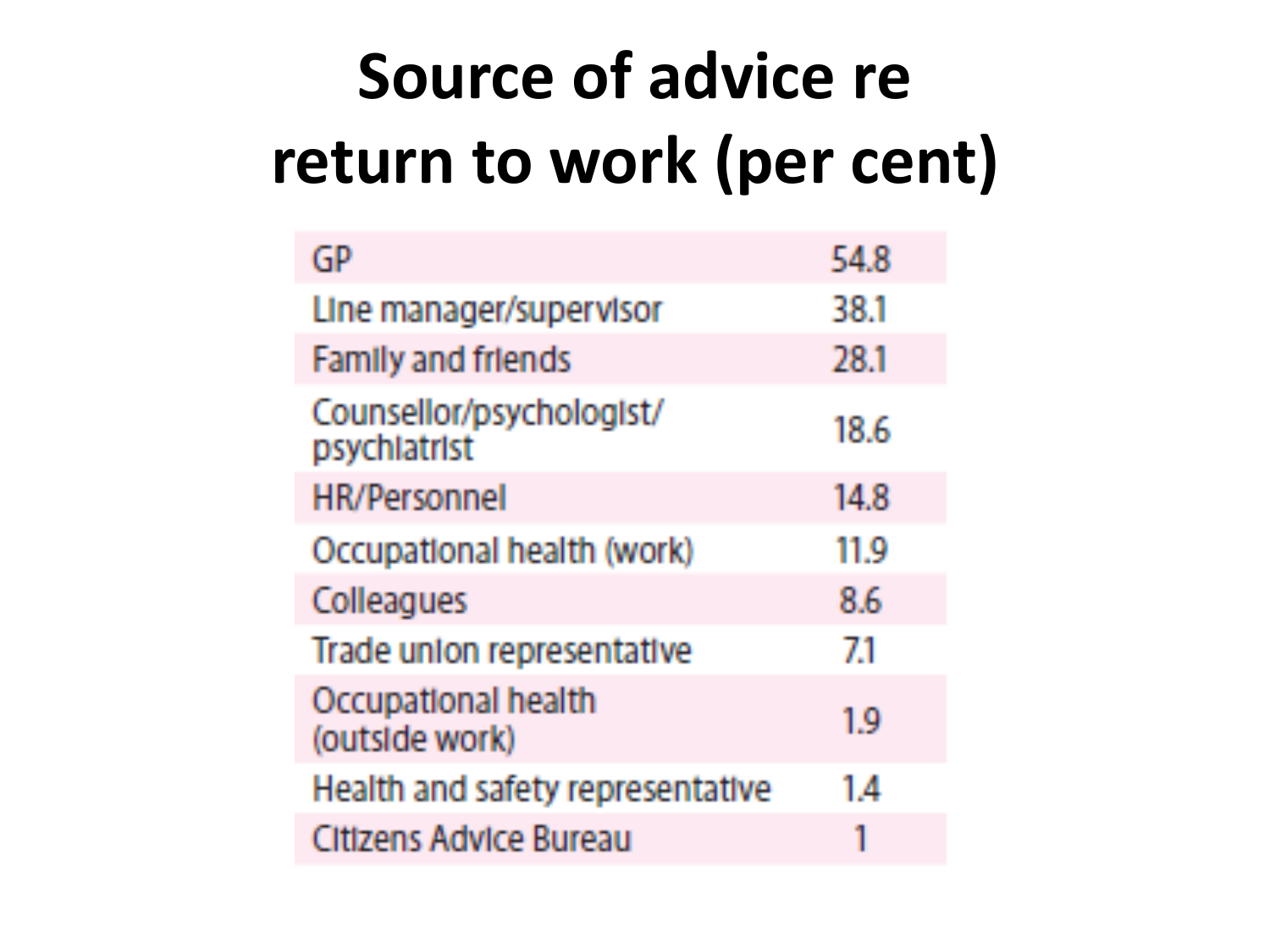Part three of the main findings

### **RECOMMENDATIONS**